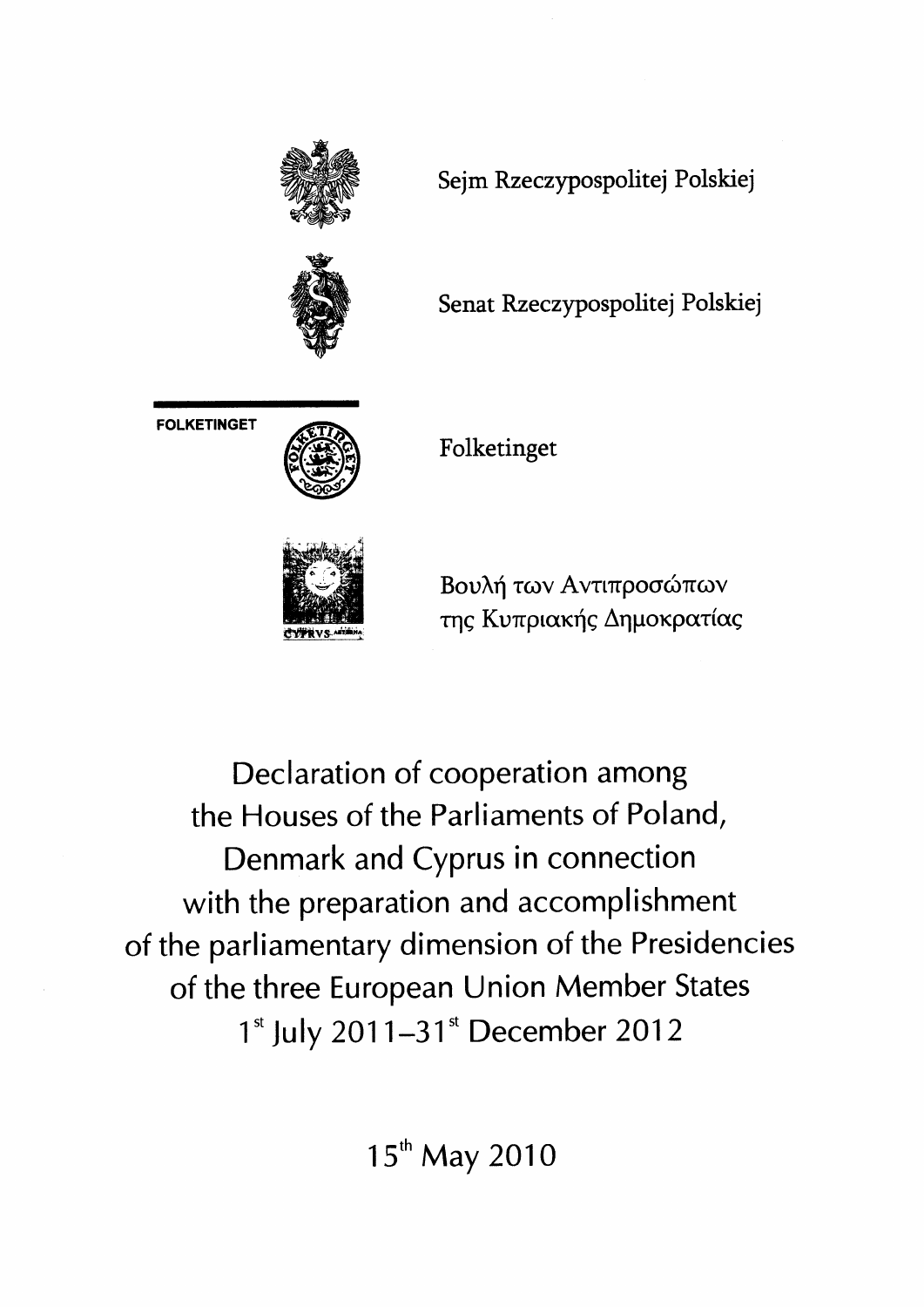Declaration of cooperation among the Houses of the Parliaments of Poland, Denmark and Cyprus in connection with the preparation and accomplishment of the parliamentary dimension of the Presidencies of the three European Union Member States  $i<sup>st</sup>$  July 2011 – 31<sup>st</sup> December 2012

Taking into consideration:

- the active role of national parliaments in contributing to the correct functioning of the European Union,
- the significance of the Presidency of the European Union, the potential and challenges it presents for each of the EU Member States,

the Houses of the Parliaments of Poland, Denmark and Cyprus declare their resolve to cooperate and to give mutual support to one another during the preparation and accomplishment of the Presidency of the European Union, falling on the period of 18 months, starting  $i<sup>st</sup>$  July 2011 through 31<sup>st</sup> December 2012.

Referring to the principle of respect for the autonomy of each parliament involved in interparliamentary cooperation, the Houses pledge:

- mutual support during the preparation and accomplishment of the parliamentary dimension of the Presidency, at the level of the speakers of the Parliaments of the Trio, committees on European Union affairs and other parliamentary agencies if it is essential for the implementation of the Presidency's programme;
- to exchange information on programmes, subjects and formula of the meetings to be held during the Presidency;
- to coordinate their cooperation with the European Parliament on the questions connected with the accomplishment of the parliamentary dimension, taking into consideration the systems of exercising Presidency over the Conference of Speakers of European Union Parliaments and the COSAC Conference of Community and European Affairs Committees.

 $\mathcal{A} \mathcal{A} \text{ and } \mathcal{A} \text{ } \mathcal{A}$